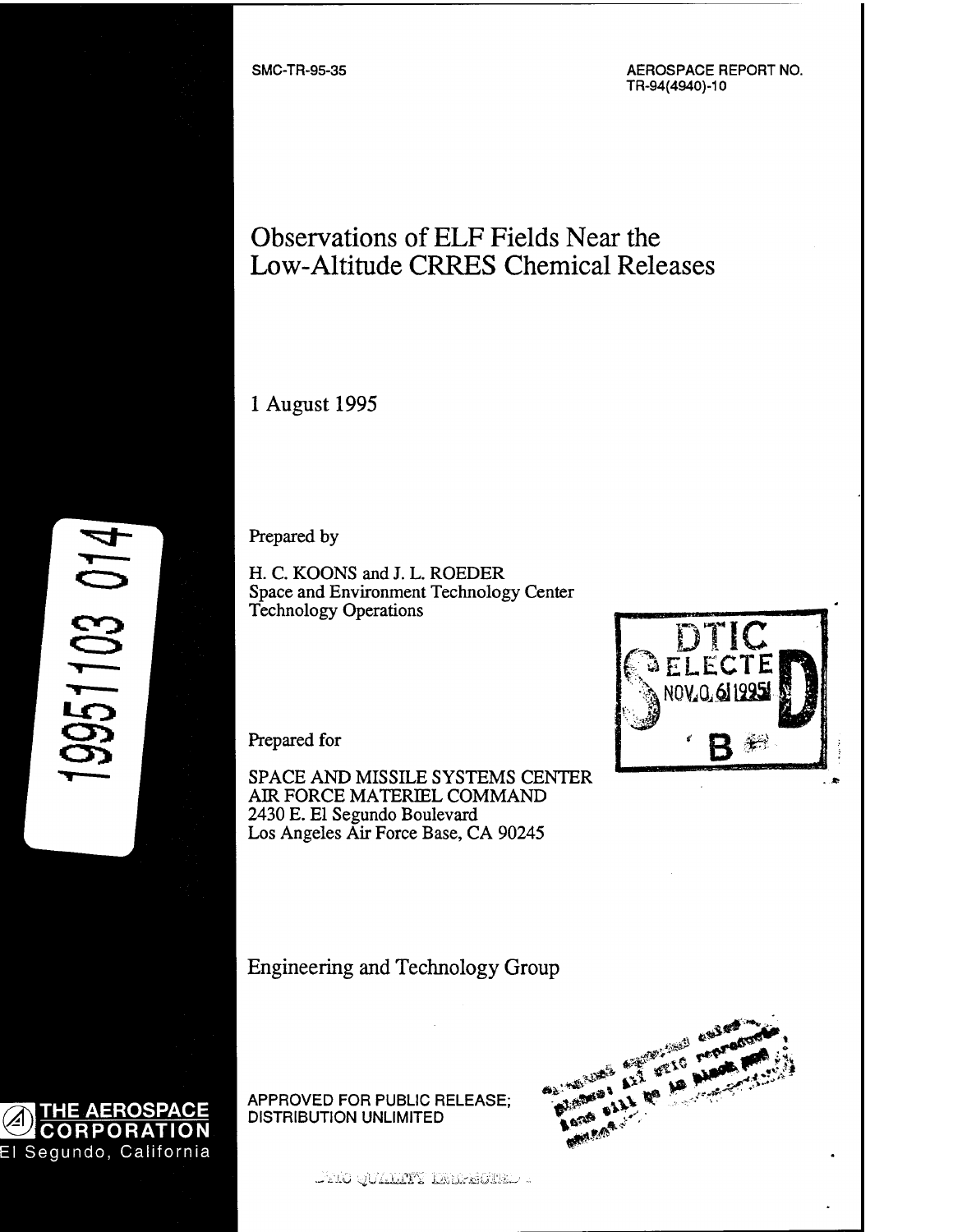This report was submitted by The Aerospace Corporation, El Segundo, CA 90245-4691 under Contract No. F04701-93-C-0094 with the Space and Missile Systems Center, 2430 E. El Segundo Blvd., Suite 6037, Los Angeles AFB, CA 90245-4687. It was reviewed and approved for The Aerospace Corporation by A. B. Christensen, Principal Director, Space and Environment Technology Center. Major Leslie O. Belsma was the project officer for the Mission-Oriented Investigation and Experimentation (MOIE) program.

This report has been reviewed by the Public Affairs Office (PAS) and is releasable to the National Technical Information Service (NTIS). At NTIS, it will be available to the general public, including foreign nationals.

This technical report has been reviewed and is approved for publication. Publication of this report does not constitute Air Force approval of the report's findings or conclusions. It is published only for the exchange and stimulation of ideas.

 $\tau \rightarrow \infty$ 

LIE O. BELSMA, MAJ, USAF **^äP<sup>1</sup> ^ <sup>1</sup>^-**

MOIE Project Officer

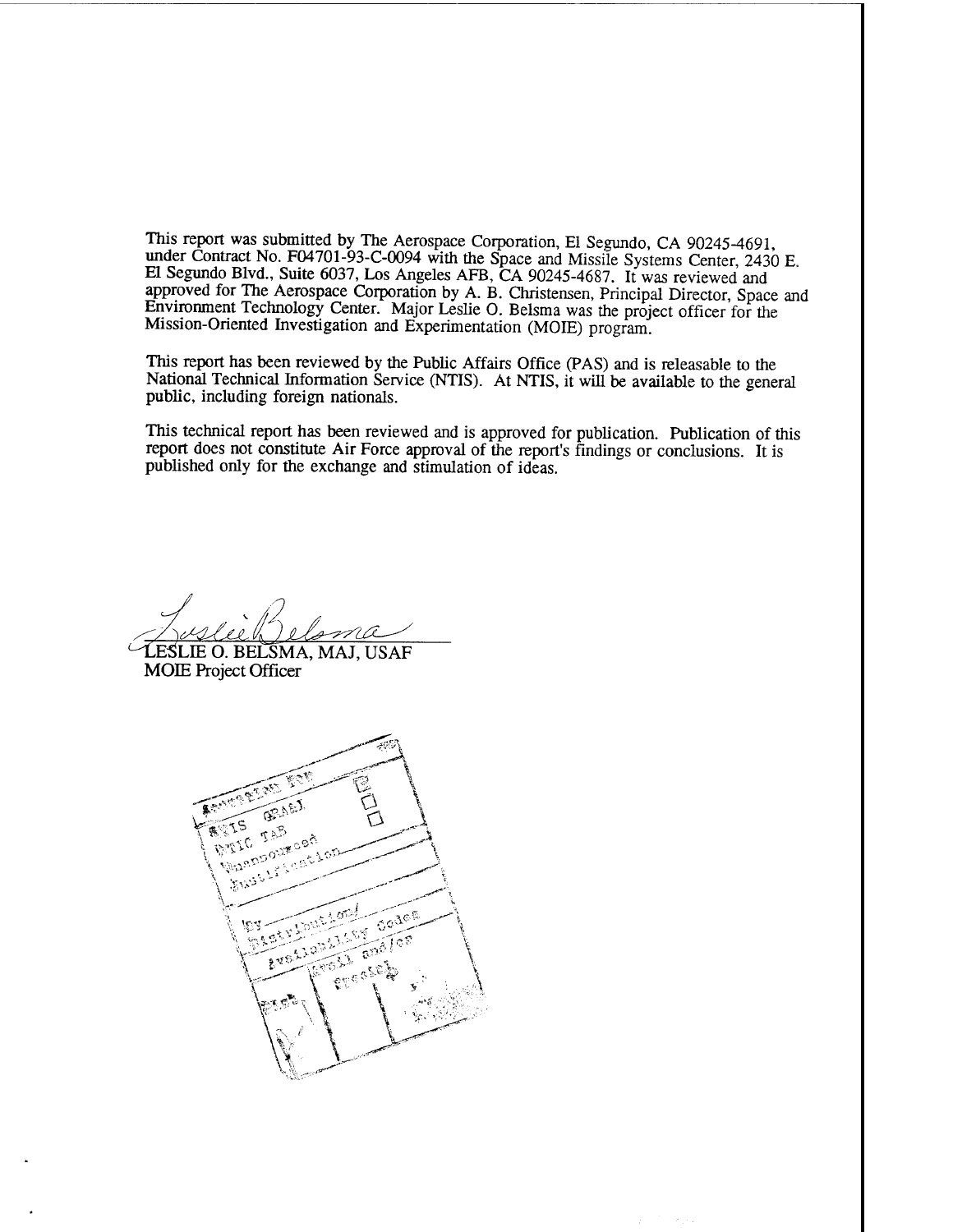# **DISCLAIM» NOTICE**



**THIS DOCUMENT IS BEST QUALITY AVAILABLE. THE COPY FURNISHED TO DTIC CONTAINED A SIGNIFICANT NUMBER OF COLOR PAGES WHICH DO NOT REPRODUCE LEGIBLY ON BLACK AND WHITE MICROFICHE.**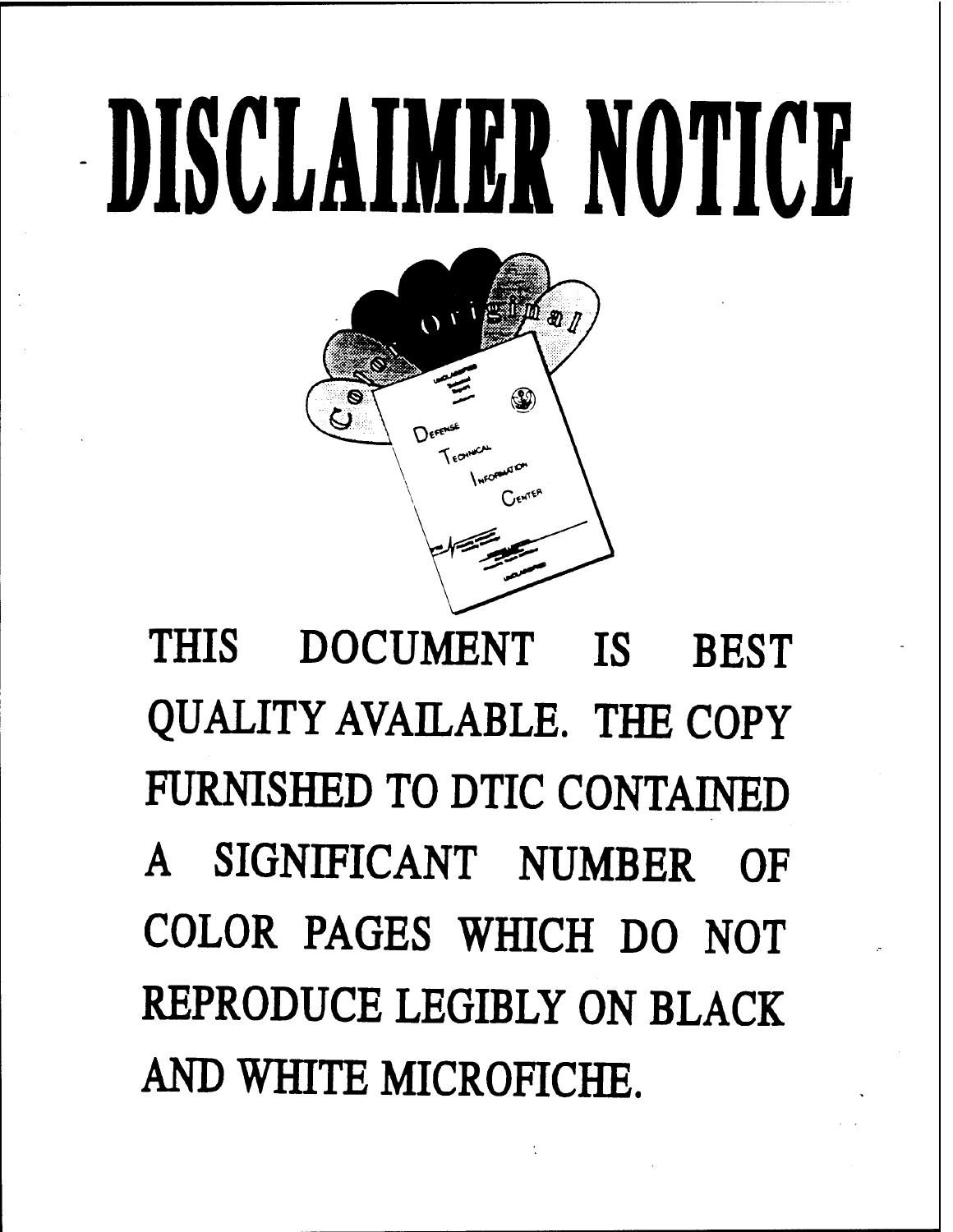| <b>REPORT DOCUMENTATION PAGE</b>                                                                                                                                                                                                                                                                                                                                                                                                                                                                                                                                                                                                                                                                                                                                                                                                                                                                                                                                                                                                                                                                                                                                                                                                                                                                                                                                                                                                                                                                                                   |                              |                                 |                             |                             | Form Approved<br><i><b>OMB No. 0704-0188</b></i>                           |  |
|------------------------------------------------------------------------------------------------------------------------------------------------------------------------------------------------------------------------------------------------------------------------------------------------------------------------------------------------------------------------------------------------------------------------------------------------------------------------------------------------------------------------------------------------------------------------------------------------------------------------------------------------------------------------------------------------------------------------------------------------------------------------------------------------------------------------------------------------------------------------------------------------------------------------------------------------------------------------------------------------------------------------------------------------------------------------------------------------------------------------------------------------------------------------------------------------------------------------------------------------------------------------------------------------------------------------------------------------------------------------------------------------------------------------------------------------------------------------------------------------------------------------------------|------------------------------|---------------------------------|-----------------------------|-----------------------------|----------------------------------------------------------------------------|--|
| Public reporting burden for this collection of information is estimated to average 1 hour per response, including the time for reviewing instructions, searching existing data sources, gathering<br>and maintaining the data needed, and completing and reviewing the collection of information. Send comments regarding this burden estimate or any other aspect of this collection of<br>information, including suggestions for reducing this burden to Washington Headquarters Services, Directorate for Information Operations and Reports, 1215 Jefferson Davis Highway, Suite<br>1204, Arlington, VA 22202-4302, and to the Office of Management and Budget, Paperwork Reduction Project (0704-0188), Washington, DC 20503.                                                                                                                                                                                                                                                                                                                                                                                                                                                                                                                                                                                                                                                                                                                                                                                                 |                              |                                 |                             |                             |                                                                            |  |
| 1. AGENCY USE ONLY (Leave blank)                                                                                                                                                                                                                                                                                                                                                                                                                                                                                                                                                                                                                                                                                                                                                                                                                                                                                                                                                                                                                                                                                                                                                                                                                                                                                                                                                                                                                                                                                                   |                              | 2. REPORT DATE<br>1 August 1995 |                             |                             | 3. REPORT TYPE AND DATES COVERED                                           |  |
| 4. TITLE AND SUBTITLE<br>Observations of ELF Fields Near the Low-Altitude CRRES<br><b>Chemical Releases</b>                                                                                                                                                                                                                                                                                                                                                                                                                                                                                                                                                                                                                                                                                                                                                                                                                                                                                                                                                                                                                                                                                                                                                                                                                                                                                                                                                                                                                        |                              |                                 |                             |                             | 5. FUNDING NUMBERS<br>F04701-93-C-0094                                     |  |
| 6. AUTHOR(S)<br>Koons, Harry C.; and Roeder, James L.                                                                                                                                                                                                                                                                                                                                                                                                                                                                                                                                                                                                                                                                                                                                                                                                                                                                                                                                                                                                                                                                                                                                                                                                                                                                                                                                                                                                                                                                              |                              |                                 |                             |                             |                                                                            |  |
| 7. PERFORMING ORGANIZATION NAME(S) AND ADDRESS(ES)<br>The Aerospace Corporation<br><b>Technology Operations</b>                                                                                                                                                                                                                                                                                                                                                                                                                                                                                                                                                                                                                                                                                                                                                                                                                                                                                                                                                                                                                                                                                                                                                                                                                                                                                                                                                                                                                    |                              |                                 |                             |                             | 8. PERFORMING ORGANIZATION<br><b>REPORT NUMBER</b><br>TR-94(4940)-10       |  |
| El Segundo, CA 90245-4691<br>9. SPONSORING/MONITORING AGENCY NAME(S) AND ADDRESS(ES)<br>Space and Missile Systems Center                                                                                                                                                                                                                                                                                                                                                                                                                                                                                                                                                                                                                                                                                                                                                                                                                                                                                                                                                                                                                                                                                                                                                                                                                                                                                                                                                                                                           |                              |                                 |                             |                             | 10. SPONSORING/MONITORING<br>AGENCY REPORT NUMBER                          |  |
| Air Force Materiel Command<br>2430 E. El Segundo Blvd.<br>Los Angeles Air Force Base, CA 90245                                                                                                                                                                                                                                                                                                                                                                                                                                                                                                                                                                                                                                                                                                                                                                                                                                                                                                                                                                                                                                                                                                                                                                                                                                                                                                                                                                                                                                     |                              |                                 |                             |                             | SMC-TR-95-35                                                               |  |
| <b>11. SUPPLEMENTARY NOTES</b>                                                                                                                                                                                                                                                                                                                                                                                                                                                                                                                                                                                                                                                                                                                                                                                                                                                                                                                                                                                                                                                                                                                                                                                                                                                                                                                                                                                                                                                                                                     |                              |                                 |                             |                             |                                                                            |  |
| 12a. DISTRIBUTION/AVAILABILITY STATEMENT<br>Approved for public release; distribution unlimited                                                                                                                                                                                                                                                                                                                                                                                                                                                                                                                                                                                                                                                                                                                                                                                                                                                                                                                                                                                                                                                                                                                                                                                                                                                                                                                                                                                                                                    |                              |                                 |                             |                             | <b>12b. DISTRIBUTION CODE</b>                                              |  |
| 13. ABSTRACT (Maximum 200 words)<br>The Combined Release and Radiation Effects Satellite (CRRES) performed a series of seven low-altitude chemical<br>releases between September 10, 1990, and August 12, 1991. Immediately following each chemical release, electric and<br>magnetic fields were detected by the extremely low frequency wave analyzer sensors of the Low Altitude Satellite<br>Studies of Ionospheric Irregularities (LASSII) experiment on the spacecraft. The time series and spectra of the two field<br>components are quite similar for each of the releases but vary in detail from release to release. The index of refraction<br>estimated from the ratio of the magnetic field to the electric field is too small by about 2 orders of magnitude for either<br>the right-hand wave or the extraordinary wave modes which are the only propagating electromagnetic modes in the<br>detected band above the O <sup>+</sup> ion gyrofrequency ( $\sim$ 30 Hz). ELF hiss observed at higher altitudes is found to be<br>propagating in the extraordinary wave mode with the correct index of refraction. This confirms that the intensity<br>measurements are being made correctly by the instrument and that an alternative explanation is required for the signals<br>detected following the chemical releases. We show that the waves are primarily electrostatic and that the magnitude of<br>the wave magnetic field is consistent with the transverse magnetic field component of ion acoustic waves. |                              |                                 |                             |                             |                                                                            |  |
|                                                                                                                                                                                                                                                                                                                                                                                                                                                                                                                                                                                                                                                                                                                                                                                                                                                                                                                                                                                                                                                                                                                                                                                                                                                                                                                                                                                                                                                                                                                                    |                              |                                 |                             |                             |                                                                            |  |
| 14. SUBJECT TERMS<br>Chemical release<br>Ionosphere                                                                                                                                                                                                                                                                                                                                                                                                                                                                                                                                                                                                                                                                                                                                                                                                                                                                                                                                                                                                                                                                                                                                                                                                                                                                                                                                                                                                                                                                                |                              |                                 |                             |                             | 15. NUMBER OF PAGES<br>13<br>16. PRICE CODE                                |  |
| Electrostatic waves<br>SECURITY CLASSIFICATION 18. SECURITY CLASSIFICATION<br>OF REPORT<br>Unclassified                                                                                                                                                                                                                                                                                                                                                                                                                                                                                                                                                                                                                                                                                                                                                                                                                                                                                                                                                                                                                                                                                                                                                                                                                                                                                                                                                                                                                            | OF THIS PAGE<br>Unclassified |                                 | OF ABSTRACT<br>Unclassified | 19. SECURITY CLASSIFICATION | 20. LIMITATION OF ABSTRACT                                                 |  |
| NSN 7540-01-280-5500                                                                                                                                                                                                                                                                                                                                                                                                                                                                                                                                                                                                                                                                                                                                                                                                                                                                                                                                                                                                                                                                                                                                                                                                                                                                                                                                                                                                                                                                                                               |                              |                                 |                             |                             | <del>Otandard Form 290 (Rev. 2 09)</del><br>Prescribed by ANSI Std. Z39-18 |  |

 $\ddot{\bullet}$ 

 $\ddot{\phantom{0}}$ 

 $\bullet$ 

 $\ddot{\phantom{0}}$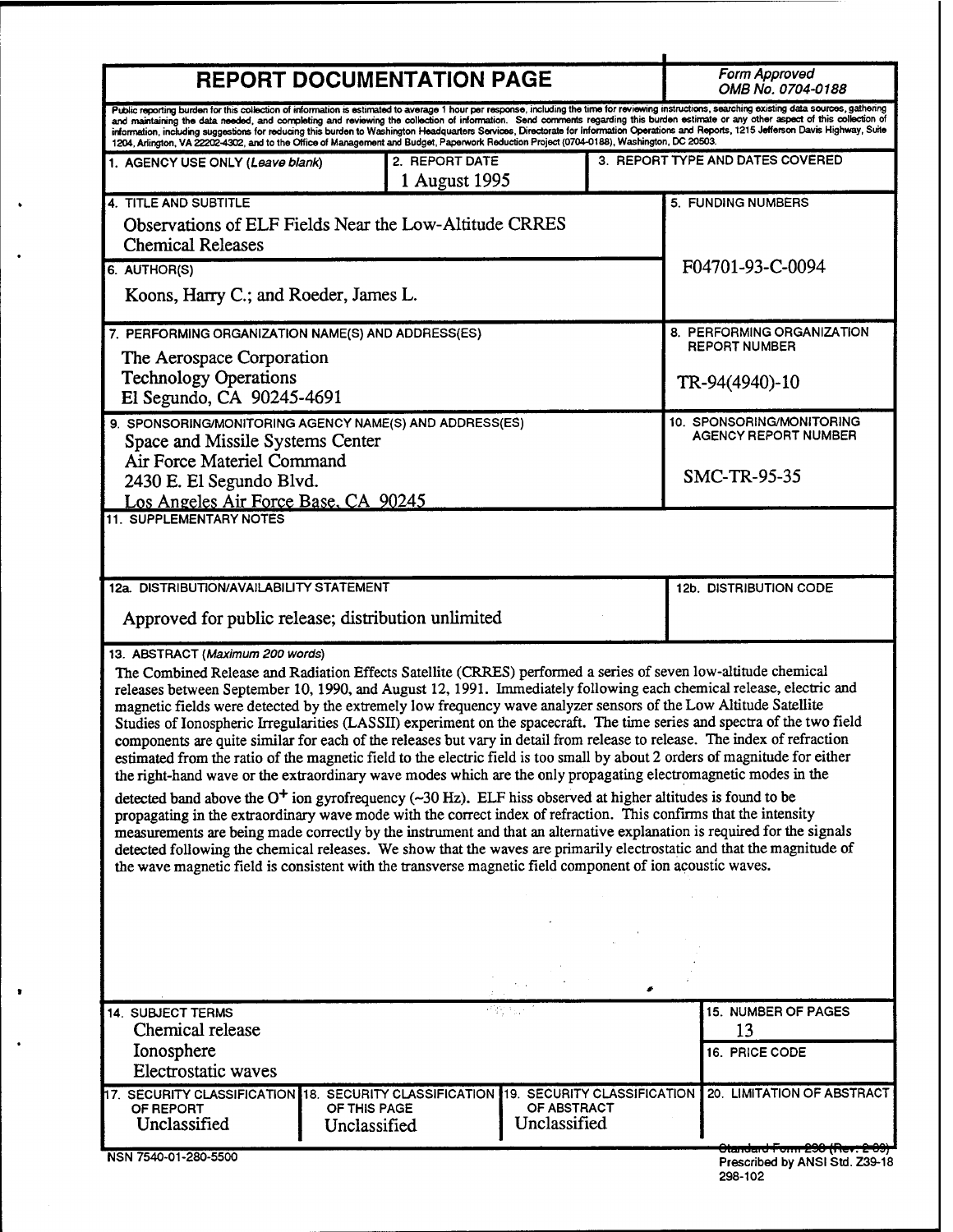# Observations of ELF fields near the low-altitude CRRES chemical releases

# H. C. Koons and J. L. Roeder

Space and Environment Technology Center, The Aerospace Corporation, Los Angeles, California

**Abstract.** The Combined Release and Radiation Effects Satellite (CRRES) performed a series of seven low-altitude chemical releases between September 10, 1990, and August 12, 1991. Immediately following each chemical release, electric and magnetic fields were detected by the extremely low frequency wave analyzer sensors of the Low Altitude Satellite Studies of Ionospheric Irregularities (LASSII) experiment on the spacecraft. The time series and spectra of the two field components are quite similar for each of the releases but vary in detail from release to release. The index of refraction estimated from the ratio of the magnetic field to the electric field is too small by about 2 orders of magnitude for either the right-hand wave or the extraordinary wave modes which are the only propagating electromagnetic modes in the detected wave modes which are the only propagating circliomagnetic modes in the detected band above the  $O<sup>+</sup>$  ion gyrofrequency ( $\sim$ 30 Hz). ELF hiss observed at higher altitudes is found to be propagating in the extraordinary wave mode with the correct index of refraction. This confirms that the intensity measurements are being made correctly by the instrument and that an alternative explanation is required for the signals detected following the chemical releases. We show that the waves are primarily electrostatic and that the magnitude of the wave magnetic field is consistent with the transverse magnetic field component of ion acoustic waves.

# **Introduction**

The Combined Release and Radiation Effects Satellite (CRRES) performed a series of seven low-altitude chemical releases between September 10, 1990, and August 12, 1991. The chemical release mission is described by *Reasoner* [1992]. Two releases below the terminator at dusk in the vicinity of American Samoa in the South Pacific tested theories for critical velocity ionization, a process which may produce a large amount of ionization as a neutral gas moves at high speed across the magnetic field in the ionosphere. Other releases took place in sunlight at dawn in the Caribbean. The objectives include studying the flow of the ions from the Caribbean to the conjugate point in the southern hemisphere and the studying of the response of the ionosphere to selected perturbations. Small and large canisters of barium and large canisters of strontium and calcium were released. Table <sup>1</sup> contains a list of the parameters for the seven releases.

Immediately following each chemical release, electric and magnetic fields were detected by the extremely low frequency wave analyzer (ELFWA) sensors of the Low Altitude Satellite Studies of Ionospheric Irregularities (LASSII) experiment on the spacecraft. The time series and spectra of the two field components are quite similar for each of the releases but vary in detail from release to release. The measurements reported here are the first measurements of extremely low frequency (ELF) magnetic fields excited by chemical releases in the ionosphere that have been made with a high-sensitivity (0.2 pT) receiver specifically designed to measure the magnetic field component of electromagnetic

waves at ELF. Previous measurements of emissions have been made with only electric field sensors *[Kelley et al.,* 1974; *Koons and Pongratz,* 1979; *Holmgren et al.,* 1980; *Kelley et al,* 1986; *Brenning et al.,* 1991] or with electric field sensors and a low-sensitivity aspect magnetometer for the magnetic field sensors *[Whalen et al.,* 1985; *Swenson et al.,* 1990; *Kelley et al.,* 1991; *Bolin and Brenning,* 1993].

The aspect magnetometers typically measure ultralowfrequency magnetic perturbations caused by macroscopic currents flowing along the magnetic field line. For example, *Bolin and Brenning* [1993] describe the field observations during the CRIT II barium release as turbulent electric fields from electrostatic instabilities with lower frequency and more coherent oscillations in the magnetic field near the barium ion gyrofrequency. Also, using the magnetic field measurements during this same experiment, *Swenson et al.* [1990] calculate that a field-aligned current of 11  $mA/m^2$  is consistent with the observed  $\approx$ 300 nT low-frequency magnetic perturbations during the first few tenths of a second after the barium release.

In this paper we describe the ELF electric and magnetic fields from the low-altitude CRRES chemical releases detected by the ELFWA sensors on the CRRES spacecraft.

# **Instrument Description**

The ELFWA measures single-axis electric field spectra and amplitudes from 2 to 250 Hz and single-axis magnetic field spectra and amplitudes from 2 to 125 Hz. Two antennas, two preamplifiers, and two electronics boxes comprise the instrument. The electric field sensor consists of two spherical probes each 6.35 cm in diameter on booms 190.5 cm long deployed above the spacecraft. The probes are 4.5 m apart. The signals from the two probes are differenced in the *E* field electronics package to provide a single-axis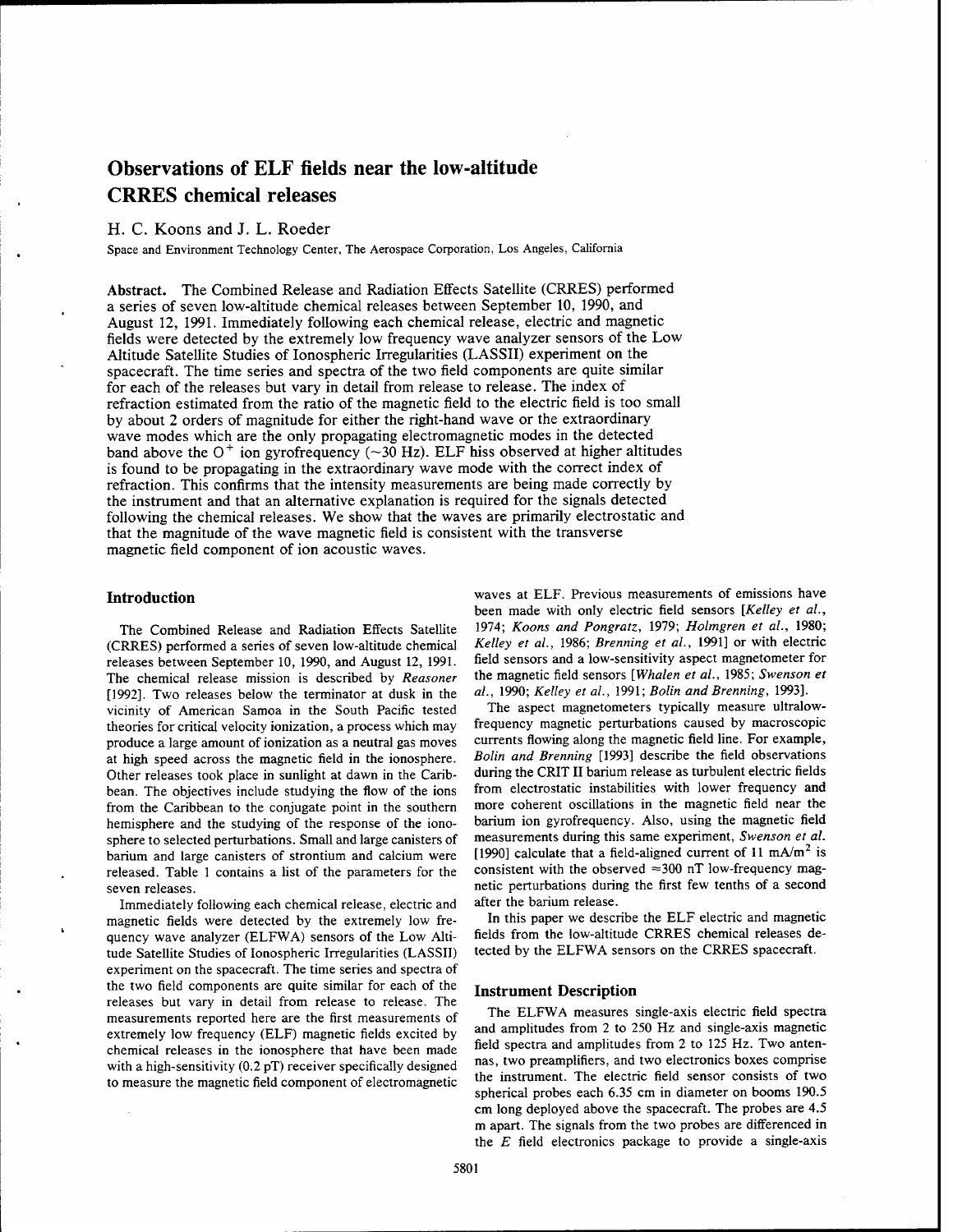| Release | Date           | Time UT.<br>hmin:s | Latitude,<br>deg  | Longitude,<br>deg | Altitude.<br>km | Chemicals.<br>kg            |
|---------|----------------|--------------------|-------------------|-------------------|-----------------|-----------------------------|
| $G-13$  | Sept. 10, 1990 | 0610:25            | 17.5 S            | 198.9 E           | 517             | 5.4 Ba<br>3.8 Sr            |
| $G-14$  | Sept. 14, 1990 | 0847:10            | 18.1 S            | 161.6 E           | 593             | 5.4 Ba<br>1.9 <sub>Ca</sub> |
| $G-01$  | July 13, 1991  | 0835:25            | 17.8 N            | 62.9 W            | 495             | 1.5 <sub>Ba</sub>           |
| $G-09$  | July 19, 1991  | 0837:07            | 17.4 N            | 62.8 W            | 441             | 10.8 <sub>Ba</sub>          |
| $G-11a$ | July 22, 1991  | 0838:24            | 16.8 <sub>N</sub> | 60.3 W            | 411             | 1.5 <sub>Ba</sub>           |
| $G-11b$ | July 25, 1991  | 0837:11            | 17.3 N            | 69.5 W            | 478             | 1.5 <sub>Ba</sub>           |
| $G-12$  | Aug. 12, 1991  | 0931:20            | 9.1 N             | 63.5 W            | 507             | 3.0 <sub>Ba</sub>           |

Table 1. CRRES Low-Altitude Chemical Releases

electric field measurement which rotates in the spin plane of the spacecraft.

The magnetic field antenna is a 50-cm-diameter, 1600-turn loop deployed on a 2-m boom. The frequency response of the *B* field antenna is 6 dB per octave in the 12.5-125 Hz frequency range. The preamplifier has been frequency compensated with 6 dB per octave bass boost to produce a flat frequency response from the antenna and preamplifier combination from 10-125 Hz. The single-axis magnetic field component rotates in the spin plane of the spacecraft. However, it is not parallel to the electric field component measured by the electric antenna.

The *E* field and *B* field signals are sampled at evenly spaced intervals at 250 samples per second providing a 125-Hz Nyquist frequency for the signal from each antenna. Each of the electronics packages has independent gain settings of  $0$ ,  $-20$ , and  $-40$  dB and two modes, linear and automatic gain control (AGC). The dynamic range is 48 dB in the linear mode and approximately 90 dB in the AGC mode at one gain setting. The decay time constant of the AGC circuit is approximately 2 s, and the AGC voltage is monitored once every 2 s. For the chemical releases the experiment took data in the AGC mode with the gain set at 0 dB. The sensitivity corresponding to 0.02 V (1 bit) output from the electronics packages is  $9.9 \times 10^{-7}$  V/m from the electric antenna and 0.2 pT from the magnetic antenna. The broadband signal (i.e., the total signal in-band from 2 to 125 Hz) is also averaged and recorded each second. A more complete description of the instrument is given by *Koons et al.* [1992].

#### Broadband Data

The broadband signals from the seven chemical releases are qualitatively quite similar. The large barium release on July 19, 1991, will be used to describe the data. Figure <sup>1</sup> shows the broadband signal within the band of the receivers during a perigee data acquisition on July 19, 1991. The top panel shows the electric field, and the bottom panel shows the magnetic field. The large spike in both channels at 0837:07 UT resulted from the G-09 chemical release. The cause of the background signal in the magnetic channel around that time is not known. It may be electromagnetic interference (EMI) or it may be the magnetic component of an electromagnetic wave propagating in a mode for which the electric field component is below the noise level of the broadband measurement. The signals after 0848 UT are

caused by ELF hiss propagating in the extraordinary mode. They will be discussed briefly below.

Plate <sup>1</sup> shows the spectrogram of the fields about the time of the G-09 chemical release. The horizontal lines in Plate <sup>1</sup> are EMI. The vertical band immediately following 0837:01 UT is the signature of this chemical release. The spectrum is almost unstructured. Near the beginning of the signal associated with the chemical release the lowest frequencies are somewhat stronger than they are near the end of the signal.

Figure 2 shows an expanded view of the broadband signal for a 50-s period about the time of the release together with plots of the angle between the sensed component and the Earth's magnetic field. Each sample represents a 1-s average of the signal. The antenna angles are not in phase with each other because the sense directions of the two antennas are not parallel. This release, consisting of two large barium canisters in sunlight, was the largest. The signal increases abruptly at 0837:07, the nominal time of the release. The signals in each component last less than 15 s. The magnetic component decreases somewhat more rapidly than the electric component. However, the similarity of the shapes of the electric and the magnetic signatures suggest that the decrease represents an approximately exponential decay in time that is unrelated to the antenna sense direction.

Because the signals are present for a time which is significantly shorter than the 30-s spin period of the satellite it is difficult to use the spin to establish the direction of the sensed component with respect to the Earth's magnetic field. Figure 2 does show that both the electric and the magnetic



Figure 1. Broadband field intensities versus universal time for the data acquisition containing the G-09 chemical release on July 19, 1991: (a) electric field; (b) magnetic field.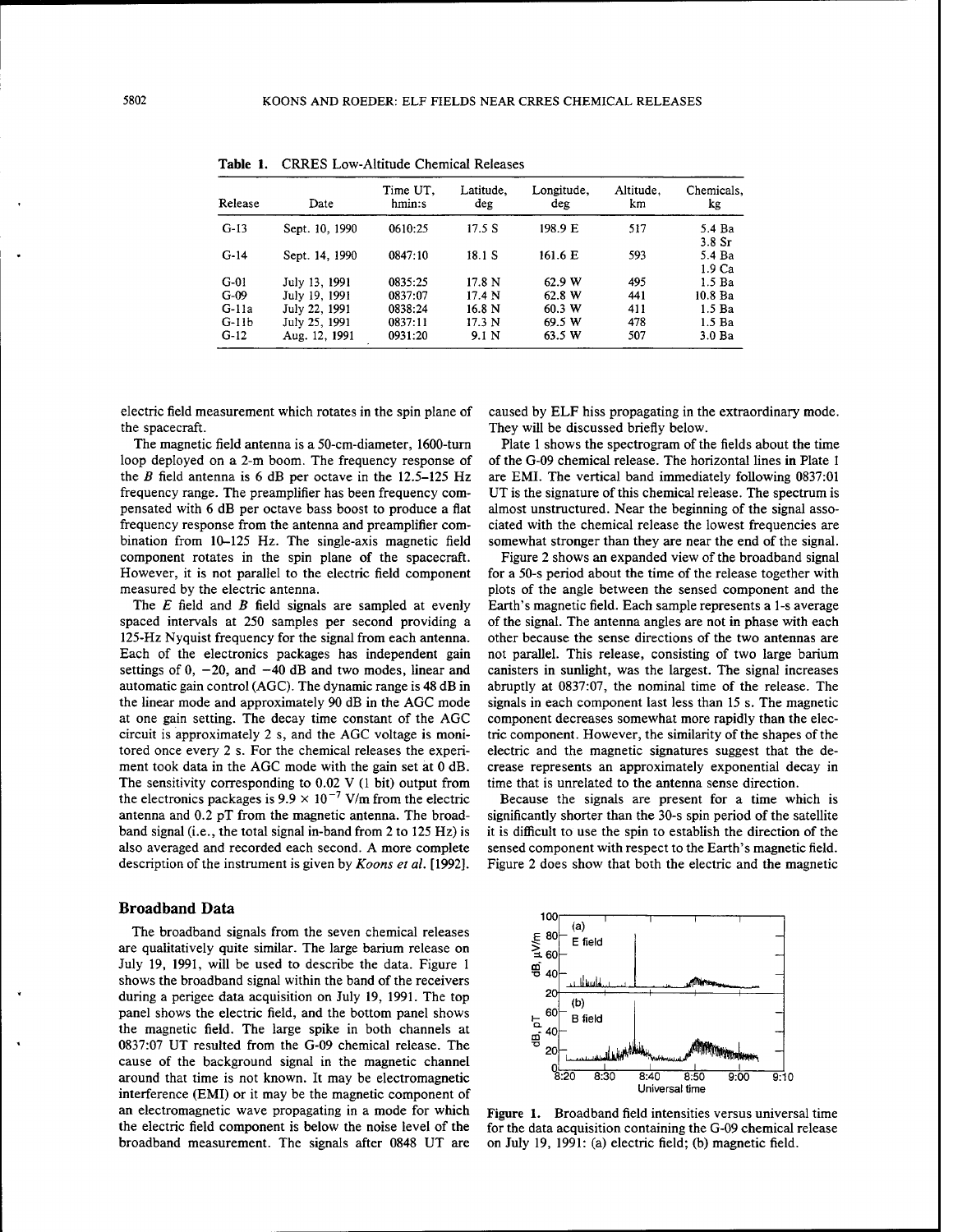

Plate 1. Spectrogram of the field intensities for the G-09 chemical release on July 19, 1991. (top) Magnetic field; (bottom) electric field. The intensity scale is linear but uncalibrated.

signals have significant components parallel to the geomagnetic field and that neither component shows any feature as the antenna sense direction goes through the minimum angle with respect to the geomagnetic field. Similar phasing with-



Figure 2. (a) Electric field intensity, (b) electric field antenna angle, (c) magnetic field intensity, and (d) magnetic field antenna angle with respect to the geomagnetic field versus universal time for the G-09 chemical release on July 19, 1991.

out any features at the minimum angle with respect to the geomagnetic field for either component also occurred for release G-12. On the other hand, G-13 shows a well-defined minimum in the broadband magnetic field intensity when the magnetic component being sensed is nearly parallel to the geomagnetic field. The signatures of the other four releases were too short to determine any information about the direction of the field components.

Table 2 shows the maximum broadband field intensities measured by the electric and magnetic sensors for each of the seven releases. The values are plotted in Figure <sup>3</sup> as a function of the mass of the barium released. Open circles are used for the releases which took place in sunlight above the terminator, and solid circles are used for the releases that took place in shadow below the terminator (the critical velocity experiments). The intensity of both field components tends to increase with the mass of barium present in the release. For a given mass of barium the releases above

Table 2. Maximum Wave Intensities From the Broadband Data for the CRRES Low-Altitude Chemical Releases

| Release | Date           | $E_{\text{max}}$ .<br>dB(V/m) | $B_{\text{max}}$<br>dB(pT) | $CB_{\text{max}}/E_{\text{max}}$ |
|---------|----------------|-------------------------------|----------------------------|----------------------------------|
| $G-13$  | Sept. 10, 1990 | $-52.5$                       | 47.0                       | 28                               |
| $G-14$  | Sept. 14, 1990 | $-55.3$                       | 47.9                       | 43                               |
| $G-01$  | July 13, 1991  | $-46.2$                       | 50.6                       | 21                               |
| $G-09$  | July 19, 1991  | $-38.0$                       | 72.0                       | 95                               |
| $G-11a$ | July 22, 1991  | $-55.3$                       | 67.8                       | 429                              |
| $G-11b$ | July 25, 1991  | $-61.1$                       | 38.4                       | 28                               |
| $G-12$  | Aug. 12, 1991  | $-41.7$                       | 60.0                       | 36                               |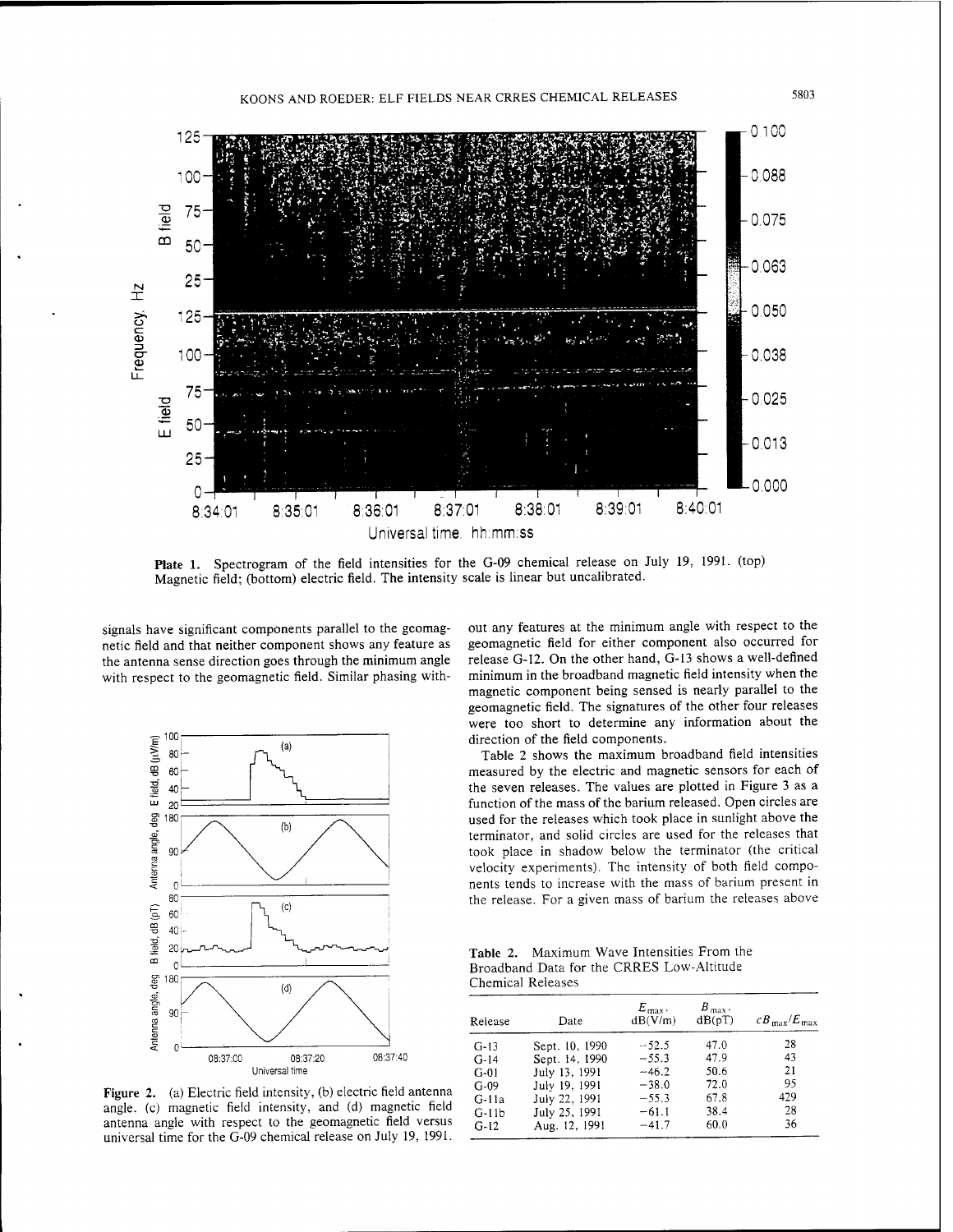

Figure 3. (a) Maximum electric field intensity and (b) maximum magnetic field intensity versus mass of barium contained in the chemical release for the seven low-altitude CRRES chemical releases. Open circles are releases above the terminator, and solid circles are releases below the terminator.

the terminator produced a larger signal than the releases below the terminator. However, the difference between the sunlit and the shadow releases for a comparable mass of barium is only 10 dB. The magnetic field intensity from release G-lla seems to be anomalously high when compared with the other releases. The ratio of  $cB_{\text{max}}/E_{\text{max}}$ , where the subscript max refers to the maximum value of the broadband field intensity, is an estimate of the index of refraction of the medium for the dominant electromagnetic wave mode. This quantity is listed for each release in Table 2. Because the antennas are rotating, the electric and magnetic field maxima cannot be rigorously compared. Generally, however, the maxima are temporal rather than spatial and tend to peak within <sup>1</sup> s of each other.

Figure 4 shows the index of refraction for electromagnetic waves at the point of release G-13 computed using the electron density measured by the LASSII Pulsed Plasma Probe experiment *[Baumback et al.,* 1992]. At the release point the left-hand mode does not propagate between the oxygen ion gyrofrequency at 29 Hz and the upper frequency limit of our measurement at 125 Hz. The index of refraction for the right-hand mode  $n_r$  and the extraordinary mode  $n_x$ for releases G-13 and G-09 are shown in Table 3 for a frequency of 40 Hz. The measured values of  $cB_{\text{max}}/E_{\text{max}}$  of 28 and 95, respectively, are much less than the calculated values for the index of refraction of the right-hand mode *nr* or of the extraordinary mode  $n_x$  as shown in Table 3.

# Narrowband Data

A fast Fourier transform routine was used to compute power spectral density estimates of the voltage wave forms measured by each sensor. Spectra were determined from <sup>1</sup> s measurements (250 samples per second) of data for each field component which were taken every second from 2 s before the nominal time of a release to 8 s after.

We have analyzed the first signals detected from each release and compared them with the characteristics of the broadband data and with signals which were detected two to three seconds after the first arrivals. The later signals are representative of the preponderance of the signals detected.

# Early Time Fields

Figure 5 shows the field data in the left panels and the spectra in the right panels for the early time fields from release G-13. The amplitudes of the electric and magnetic fields in Figure 5 as well as in Figures 6-9 are plotted on uncalibrated scales (the telemetered voltage in the range  $\pm$ 2.5 V), because changes in the AGC in response to the rapidly changing signals preclude precise calibration of the data. The spectra in this set of figures reasonably represent the power spectra of the wave fields. However, they deviate from the true power spectra because of the AGC response of the receiver and because of the slight saturation of the receiver during some of the time periods shown. Saturation is especially evident in the first second or two after a release. The relative error across a spectrum from these effects is no more than a few percent. The G-13 release was performed at low altitudes in the dark for the purpose of testing the critical velocity theory of Alfvén. The spectra of the first arriving waves from releases G-13 and G-14 are quite similar. There is a general increase in power with increasing frequency. The time series and spiky spectra suggest the presence of rather turbulent fields during the first second following these releases. This is a characteristic of each of the seven CRRES releases and has been noted in the electric field measurements from previous chemical releases *[Kelley et al.,* 1986; *Swenson et al.,* 1990; *Kelley et al,* 1991; *Bolin and Brenning,* 1993]. The overall similarity of the time series and spectra from both field components suggests that both signals arise from the same source system of currents and charges.

Figure 6 shows the field data in the left panels and the spectra in the right panels from release G-llb. This release was a small barium release that also took place in darkness. The first signals from the release occur near 0.54 s in Figures 6a and 6c. The electric and magnetic field data before a release usually show little structure and have a low amplitude. A typical example is the electric field data in Figure 6 prior to 0.5 s. The magnetic field data in Figure 6 is an



**Figure 4.** The index of refraction for the right-hand  $n_r$ , the left-hand  $n_l$ , and the extraordinary  $n_x$ , plasma waves as a function of frequency for ionospheric plasma parameters appropriate to chemical release G-13.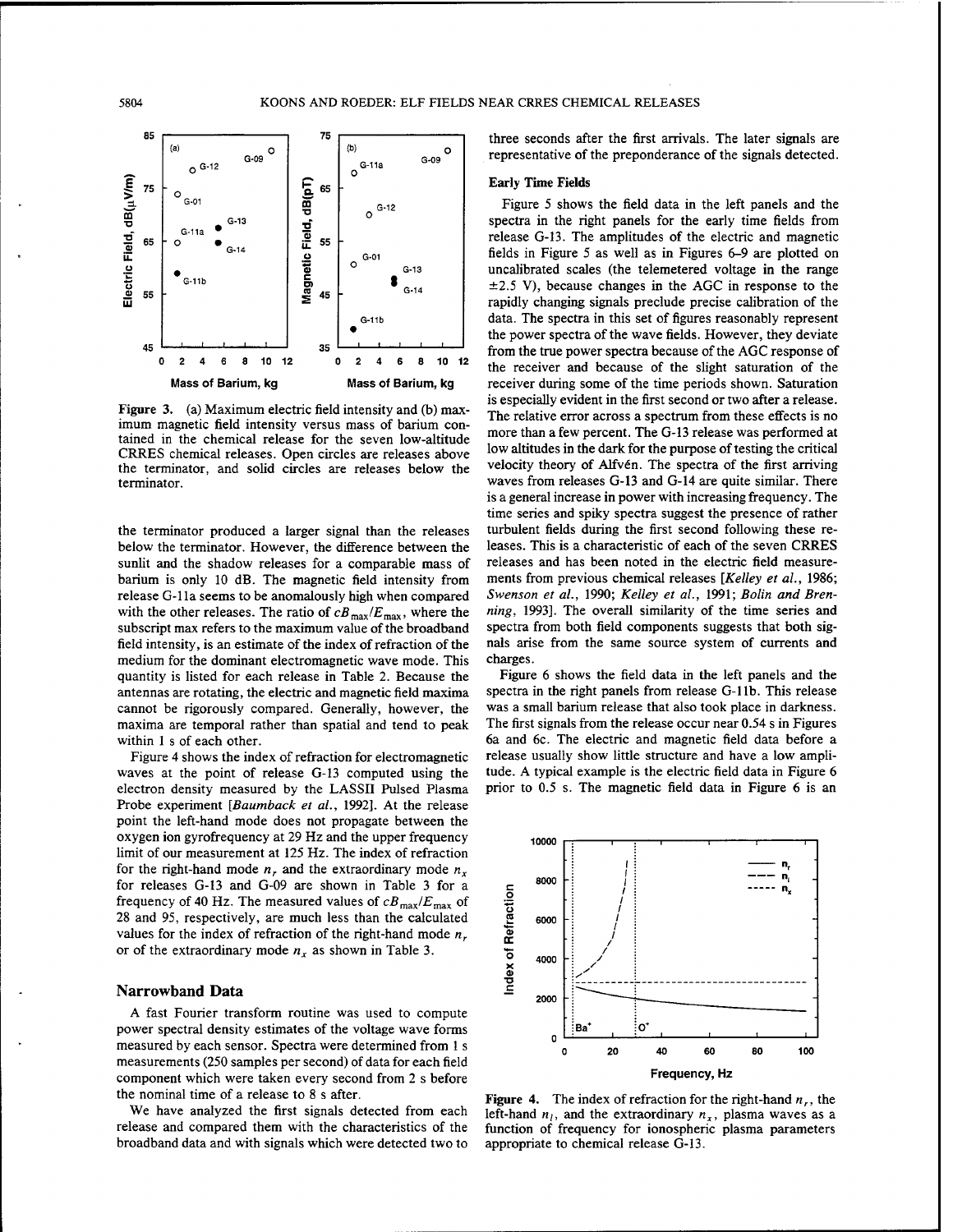|                                  | Release             |                     |                     |  |
|----------------------------------|---------------------|---------------------|---------------------|--|
|                                  | $G-13$              | $G-09$              | <b>ELF Hiss</b>     |  |
| Date                             | Sept. 10, 1990      | July 19, 1991       | July 19, 1991       |  |
| Universal time                   | 0610                | 0837                | 0851                |  |
| Altitude, km                     | 517                 | 441                 | 1.728               |  |
| Electron density, $cm^{-3}$      | $2.3 \times 10^{6}$ | $7.1 \times 10^{5}$ | $1.1 \times 10^{4}$ |  |
| Fractional abundance of $O+$     |                     |                     | 0                   |  |
| Fractional abundance of $H^+$    | 0                   | 0                   |                     |  |
| Magnetic field, mG               | 302                 | 316                 | 138                 |  |
| Ion gyrofrequency, Hz            | 28.8                | 30.1                | 210                 |  |
| $n_r$                            | 1317                | 960                 | 97                  |  |
| $n_l$                            | NA.                 | NA.                 | 163                 |  |
| $n_x$                            | 2786                | 1465                | 118                 |  |
| $c\bar{B}_{\rm max}/E_{\rm max}$ | 28                  | 95                  | 169                 |  |

Table 3. Examples of the Parameters Used for the Index of Refraction Calculations at a Frequency of 40 Hz for the Chemical Releases and 100 Hz for the ELF Hiss

NA, not applicable.

exception. It shows spikes that have induced a larger positive than negative voltage on the antenna. These spikes which show up as lines in the magnetic field spectrum in Figure 6d near 30 and 60 Hz are EMI that was observed well before the release on this particular orbit. Since the oxygen gyrofrequency is 30 Hz, the EMI may be related to a chance coincidence in frequency between a source on the vehicle and the oxygen ion gyrofrequency. The odd one-sided nature ofthe ac magnetic field signal prior to 0.4 s in Figure 6c is the best indication that these spikes are EMI. The spectra before the release are generally flat, and the total power is negligible compared with the power in the first signals from the release. For example, the electric field power spectrum in Figure 6 is dominated by the signals from the release after 0.5 s.

The similarity of the time series and the spectra again suggest that the fields arise from the same source with frequencies primarily above 80 Hz. No signals are seen near the barium or the oxygen ion cyclotron frequencies in the electric field data.

Figure 7 shows the field data and spectra from the small barium release, G-lla, which took place in sunlight. It should be compared with G-llb (Figure 6), which was a release of an identical amount of barium in the dark. For G-lla the first signals occurred over the entire frequency range with perhaps a broad peak around 50 Hz and less power above 80 Hz than seen in release G-llb. A comparison of both the time series and the spectra from the two releases clearly shows the lower frequencies in the G-lla spectrum. However, there are no readily discernible features in the spectra that can be associated with the barium  $(\Omega_{Ba+})$ or the oxygen  $(\Omega_{0+})$  ion gyrofrequencies. The absence of a resonance at  $\Omega_{0+}$  = 30 Hz in the magnetic field spectrum indicates that the waves are not propagating in the longitudinal left-hand electromagnetic mode *[Gurnett et al.,* 1965].



Figure 5. Time series and spectra of the electric and magnetic fields observed for the G-13 chemical release. Time zero is 0610:24.7 UT on September 10, 1990.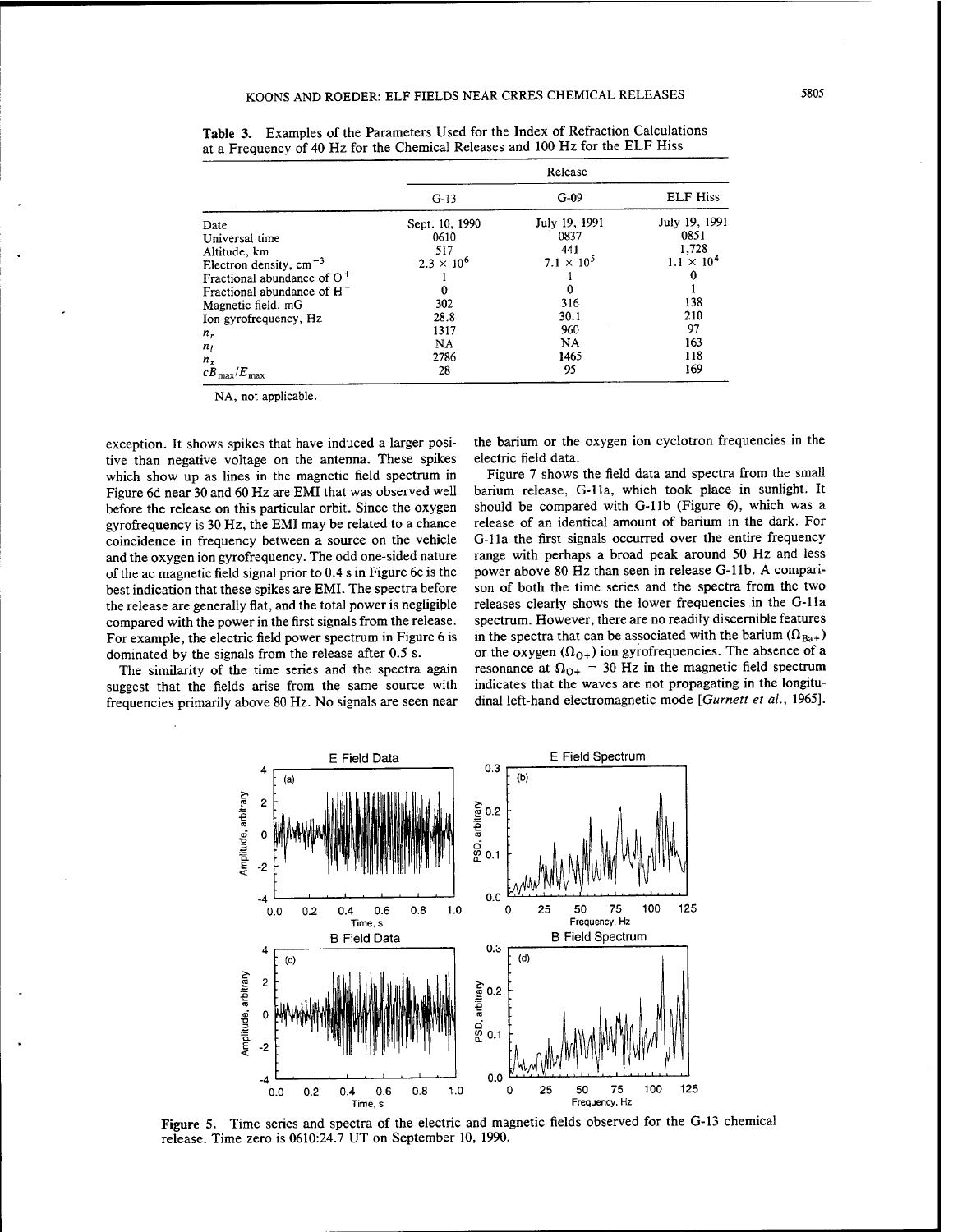

**Figure 6.** Time series and spectra of the electric and magnetic fields observed for the G-llb chemical release. Time zero is 0837:10.9 UT on July 25, 1991.

Signals from the larger releases in sunlight tended to saturate the receiver for a few seconds after the release. This is especially the case for the two largest releases in sunlight, G-09 and G-12. The spectra indicate that the signals from G-09 were primarily low frequency fields between  $\Omega_{Ba+}$  and  $\Omega_{O+}$ .

# produced signals near  $\Omega_{O+}$ , and the largest release in sunlight, G-09, produced large signals near  $\Omega_{Ba+}$  and  $\Omega_{O+}$ .

#### **Midevent Fields**

In summary, the releases in the dark and the small barium releases in sunlight produced little wave excitation near  $\Omega_{Ba^+}$ . The two smaller releases in sunlight, G-01 and G-12,

The spectra of the fields from each of the releases evolved rapidly after they were first detected at CRRES. A later example from release G-13 is shown in Figure 8. These data were taken 2 s after the data shown in Figure 5. The



Figure 7. Time series and spectra of the electric and magnetic fields observed for the G-lla chemical release. Time zero is 0838:23.9 UT on July 22, 1991.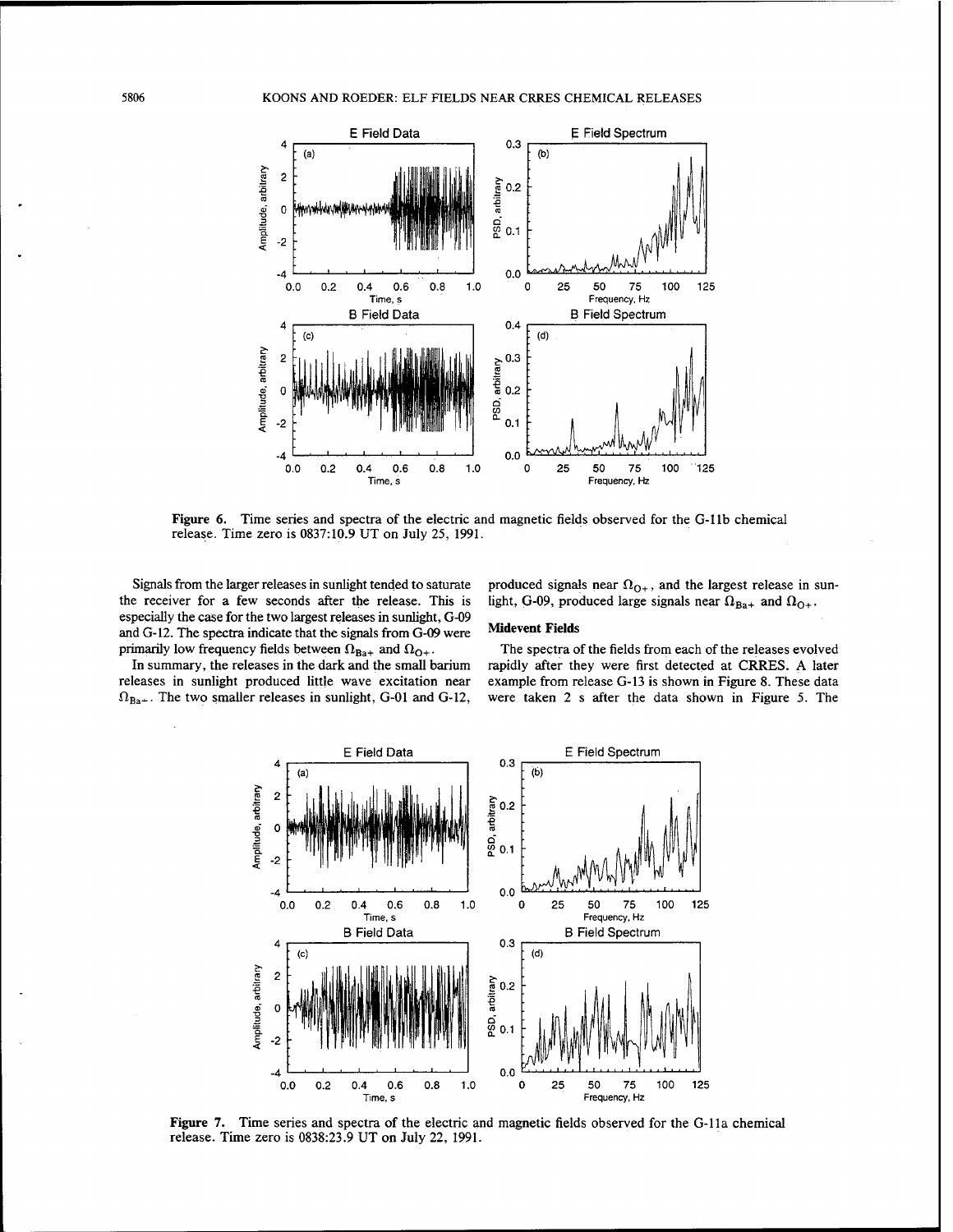# KOONS AND ROEDER: ELF FIELDS NEAR CRRES CHEMICAL RELEASES 5807



Figure 8. Time series and spectra of the electric and magnetic fields observed for the G-13 chemical release. Time zero is 0610:26.9 UT on September 10, 1990.

amplitude of the fields has increased, and the most intense fields are now occurring at a lower frequency. The overall similarity of the electric and magnetic fields again suggests that the fields are excited by the same source distribution. The lack of any feature associated with the oxygen ion cyclotron frequency also rules out propagation in the lefthand electromagnetic mode.

signals were detected at CRRES. They show a spectrum dominated by signals between the barium and the oxygen ion gyrofrequencies. There is also a fairly well defined minimum in both field components at the oxygen ion gyrofrequency 30 Hz.

# ELF Hiss

Figure 9 shows the data from the largest barium release in sunlight, G-09. These data were taken about 3 s after the first

The signals after 0848 UT in Figure <sup>1</sup> are caused by ELF hiss propagating in the extraordinary mode. Figure 10 shows



Figure 9. Time series and spectra of the electric and magnetic fields observed for the G-09 chemical release. Time zero is 0837:08.9 UT on July 19, 1991.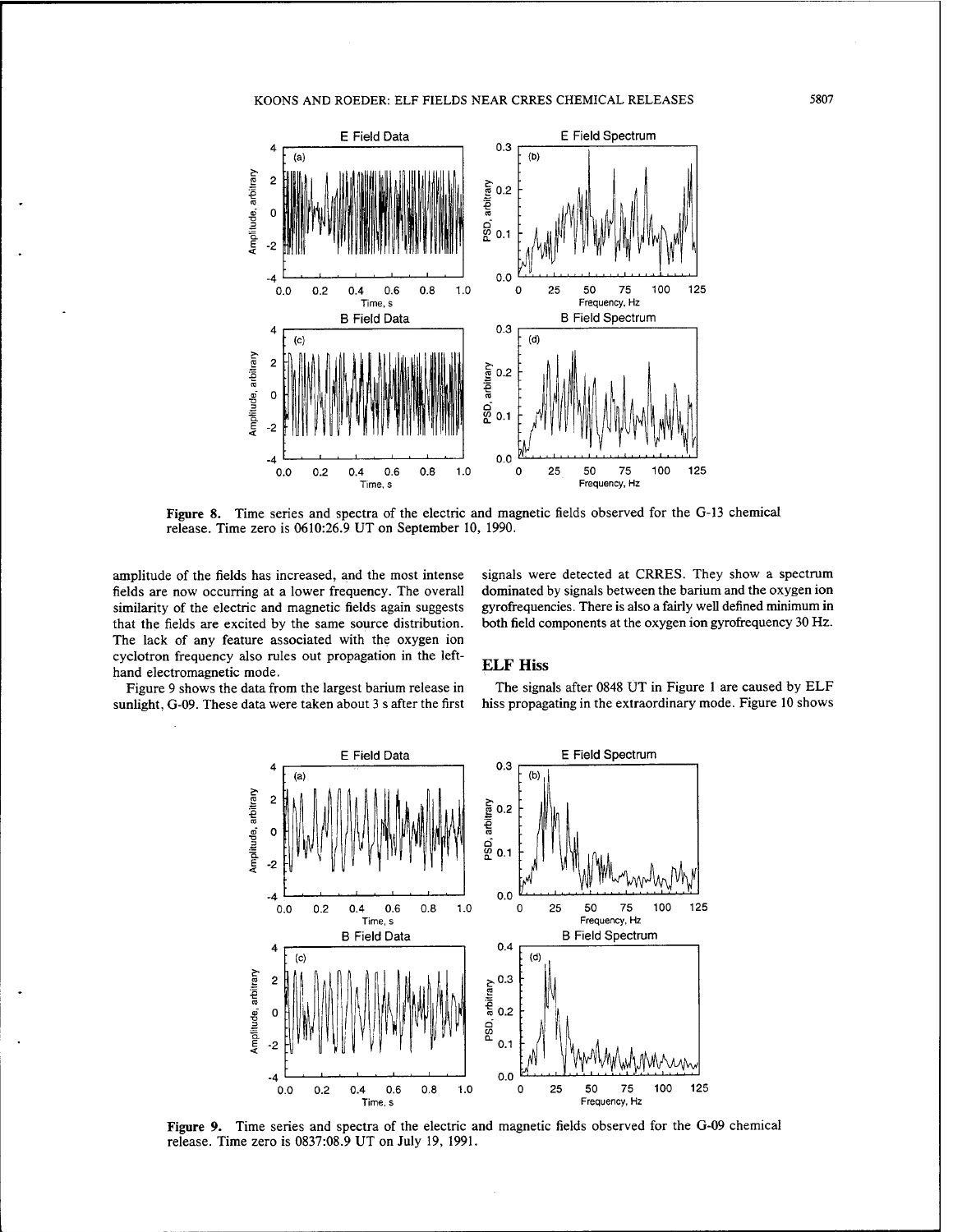

Figure 10. (a) Electric field intensity, (b) electric field antenna angle, (c) magnetic field intensity, and (d) magnetic field antenna angle with respect to the geomagnetic field versus universal time for the ELF hiss observed on July 19, 1991.

expanded views of the broadband signals from the electric and magnetic antennas for a 1-min period at 0851:00 UT during the time when strong ELF hiss was present. In Figure 10 the electric field peaks at an antenna angle of 90° that is perpendicular to the geomagnetic field, and the magnetic field peaks when the antenna angle is a minimum. These angles are consistent with the electromagnetic extraordinary wave in which the wave vector and the electric field vector are perpendicular to the geomagnetic field, and the magnetic field vector is parallel to the geomagnetic field. The computed value for  $n_x$  at 100 Hz for this time period from Table 3 is 118, while the measured value of  $cB_{\text{max}}/E_{\text{max}}$  is 169. This is reasonable agreement considering that there are several decibels of variation on both the electric and the magnetic field measurements, and we are only measuring the field components in the spin plane of the vehicle.

### Discussion

The similarity of the characteristics of the magnetic and electric field signals, both broad band and narrow band, strongly suggests that the signals detected by both sensors following the low-altitude CRRES chemical releases in the detection band of the ELFWA arise from the same source charge and current distributions. However, the measured ratios of *cBIE* from the broadband data are inconsistent with the index of refraction calculated for the electromagnetic waves that can propagate in this frequency range. The discrepancy is very large, a factor of 50-100. The same is true for the narrow-band data. As an example, for the G-13 release at 0610:27 UT on September 10, 1990, the value of *cB/E* for the 40 Hz bin is 88. This is only 0.05  $n_r$  and 0.03  $n_x$ .

We suggest that virtually all of the signals detected by the ELFWA in conjunction with the chemical releases arise from ion plasma waves *[Allis et al.,* 1963]. The magnitude of the wave magnetic field is consistent with that for the magnetic field component of a predominantly electrostatic ion acoustic wave in the frequency band of the ELFWA.

From Maxwell's equations the transverse components *E,* and *B,* of the wave fields *E* and *B* are related to the wave phase velocity *u* by

$$
|E_t|/|B_t| = u = \omega/k \tag{1}
$$

where  $\omega$  is the wave frequency and  $k$  is the wave number. The magnetic field of the wave is always transverse to the propagation vector so the measured magnetic field amplitude will be taken as an estimate of  $\left|B_t\right|$ .

At low frequencies, ion plasma waves with propagation vectors along the magnetic field have a phase velocity given by

$$
\mu^{2} = \frac{\kappa}{m_{+}} \left( \gamma_{+} T_{+} + \frac{\gamma_{-} T_{-}}{\gamma_{-} k^{2} \lambda_{D}^{2} + 1} \right)
$$
 (2)

where *k* is Boltzmann's constant,  $m_+$  is the ion mass,  $\gamma_{\pm}$  is the specific heat ratio,  $T_{\pm}$  is the temperature, *k* is the wave number, and  $\lambda_D$  is the Debye length. The signs refer to the charge species. For wavelengths that are much longer than the Debye length  $k^2 \lambda_D^2 \ll 1$ , the phase velocity reduces to the sound speed

$$
u_s^2 = \frac{\kappa}{m_+} \left( \gamma_+ T_+ + \gamma_- T_- \right) \tag{3}
$$

and the waves are known as ion acoustic waves. In the ionosphere,  $u_s \approx 10^3$  m/s. From (1) we find that near the center of the ELFWA band at 60 Hz,  $k \approx 0.4$  m<sup>-1</sup> and  $\lambda \approx$ 16 m. This is much longer than the Debye length in the ionosphere and several times longer than the length of the ELFWA electric field antenna. Thus the sound speed approximation to the phase velocity is a good one. The antenna pattern will be more complex than the pattern of a simple dipole, but that will not affect the order of magnitude estimates in our calculations.

The transverse component of the electric field that corresponds with the measured value of the magnetic field can be estimated using (1) and the data in Table 2. For the G-13 release the broadband magnetic field is 47 dB(pT) or 2.2  $\times$  $10^{-10}$  T. For a sound velocity of  $10^3$  m/s the corresponding electric field is  $2.2 \times 10^{-7}$  V/m. Since the observed electric field was  $-52$  dB(V/m) or  $2.5 \times 10^{-3}$  V/m, the ratio of  $|E_t|/|E| \approx 10^{-4}$ . Thus the combined field observations are consistent with the fields for predominantly electrostatic ion acoustic waves.

Ion acoustic waves are normally strongly Landau damped. However, chemical releases with high velocity perpendicular to the magnetic field such as the CRRES releases provide a plethora of current systems *[Brenning et al.,* 1991] which may be capable of destabilizing ion acoustic waves. Ion acoustic waves have been observed from a cesium release which did not have a highly directed velocity. In that case, *Kintner et al.* [1980] suggested that the ion acoustic waves were produced by an ion-ion streaming instability between the cesium and the ambient ions.

The spectra of the waves generated by the large G-09 release in sunlight differ from those of the other releases. The first signals from G-09 show peaks at the barium and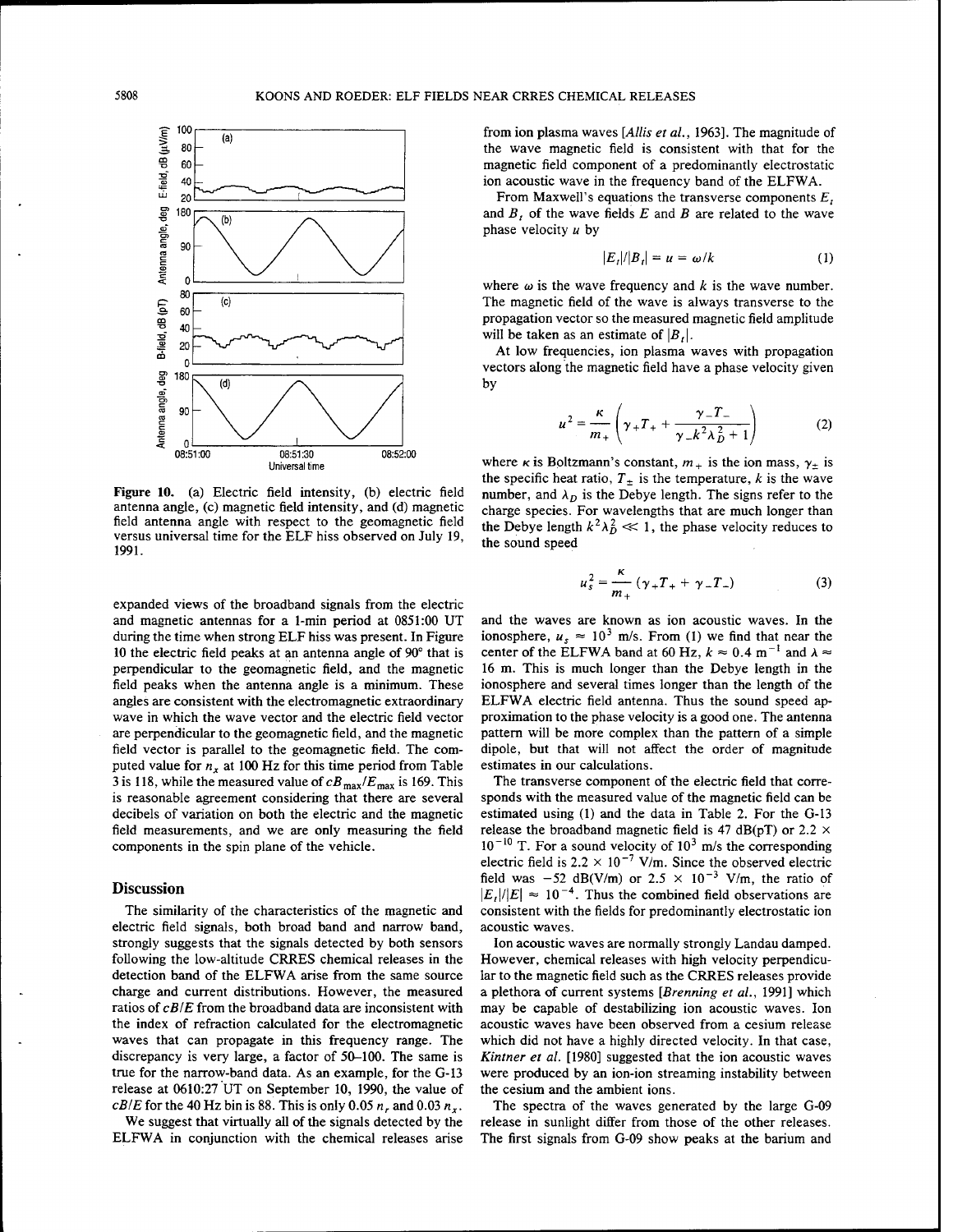oxygen ion gyrofrequencies, and the later signals show attenuation bands at  $\Omega_{0+}$ . These characteristics are similar to waves identified as ion cyclotron waves from the large Buaro-shaped charge barium release in sunlight *[Koons and Pongratz,* 1979, 1981]. On the basis of the attenuation bands at the ion gyrofrequencies and the similarity of the waves from the Buaro release the waves from the CRRES G-09 release are identified as ion cyclotron waves.

#### **Conclusions**

The ELF electric and magnetic fields detected near each of the seven low-altitude CRRES chemical releases bear a striking similarity for each release but vary in detail from release to release. The spectra show little structure that can be related to characteristic plasma frequencies between 2 and 125 Hz. The amplitudes of the electric and magnetic signals are generally proportional to the mass of the barium in the release with the amplitudes of the signals for the releases in the dark being only 10 dB lower than for the releases in sunlight. Thus the mechanism for the generation of the waves does not require the presence of the prompt ionization from sunlight.

The similarity of the characteristics of the two components strongly suggests that they arise from the same current and charge distributions. Since the wave amplitudes and spectral shapes are inconsistent with electromagnetic modes, we identify the waves as ion acoustic waves which are predominantly electrostatic but also possess small transverse magnetic and electric components. The waves from the largest barium release, G-09, have attenuation bands at the oxygen ion gyrofrequency. These waves are identified as ion cyclotron waves.

Acknowledgments. We wish to express our appreciation to P. Rodriguez, LASSII Principal Investigator, for the opportunity to fly the ELFWA instrument as part of the LASSII experiment. We thank P. Rodriguez and M. Baumback of NRL for the electron density data from their Pulsed Plasma Probe experiment on LASSII. We also acknowledge the efforts of W. B. Harbridge, S. Imamoto, D. Katsuda, P. Lew, D. Mabry, and W. Wong in the fabrication, testing, and integration of the ELFWA instrument. This work was supported by the Space and Missile Systems Center, Air Force Materiel Command under contract F04701-93-C-94.

The Editor thanks T-Z. Ma and R. R. Anderson for their assistance in evaluating this paper.

#### References

Allis, W. P., S. J. Buchsbaum, and A. Bers, *Waves in Anisotropie Plasmas,* MIT Press, Cambridge, Mass., 1963.

- Baumback, M., P. Rodriguez, D. N. Walker, and C. L. Siefring, LASSII Pulsed Plasma Probe on CRRES, *J. Spacecr. Rockets, 29,* 607-609, 1992.
- Bolin, O., and N. Brenning, Particle simulations of ionospheric injection experiments: Comparison with CRIT II, *J. Geophys. Res., 98,* 19,081-19,091, 1993.
- Brenning, N., et al., Interpretation of the electric fields measured in an ionospheric critical ionization velocity experiment, *J. Geophys. Res., 96,* 9719-9733, 1991.
- Gurnett, D. A., S. D. Shawhan, N. M. Brice, and R. L. Smith, Ion cyclotron whistlers, /. *Geophys. Res., 70,* 1665-1688, 1965.
- Holmgren, G., R. Boström, M. C. Kelley, P. M. Kintner, R. Lundin, U. V. Fahleson, E. A. Bering, and W. R. Sheldon, Trigger, an active release experiment that simulated auroral particle precipitation and wave emissions, *J. Geophys. Res., 85,* 5043-5053, 1980.
- Kelley, M. C, A. Pedersen, U. V. Fahleson, D. Jones, and D. Köhn, Active experiments stimulating waves and particle precipitation with small ionospheric barium releases, /. *Geophys. Res., 79,* 2859-2867, 1974.
- Kelley, M. C, R. Pfaff, and G. Haerendel, Electric field measurements during the Condor critical velocity experiment, /. *Geophys. Res., 91,* 9939-9946, 1986.
- Kelley, M. C, C. M. Swenson, N. Brenning, K. Baker, and R. Pfaff, Electric and magnetic field measurements inside a highvelocity neutral beam undergoing ionization, *J. Geophys. Res.,* 96,9703-9718, 1991.
- Kintner, P. M., M. C. Kelley, G. Holmgren, and R. Boström, The observation and production of ion acoustic waves during the Trigger experiment, *J. Geophys. Res., 85,* 5071-5077, 1980.
- Koons, H. C, and M. B. Pongratz, Ion cyclotron waves generated by an ionospheric barium injection, *J. Geophys. Res., 84,* 533- 536, 1979.
- Koons, H. C, and M. B. Pongratz, Electric fields and plasma waves resulting from a barium injection experiment, *J. Geophys. Res., 86,* 1437-1446, 1981.
- Koons, H. C, J. L. Roeder, and W. B. Harbridge, Extremely low frequency wave analyzer, *J. Spacecr. Rockets, 29,* 606-607, 1992.
- Reasoner, D. L., Chemical-release mission of CRRES, *J. Spacecr. Rockets, 29,* 580-584, 1992.
- Swenson, C. M., M. C. Kelley, F. Primdahl, and K. D. Baker, CRIT II electric, magnetic, and density measurements within an ionizing neutral stream, *Geophys. Res. Lett., 17,* 2337-2340, 1990.
- Whalen, B. A., et al., Waterhole auroral arc modification experiments: Electrodynamic response, *J. Geophys. Res., 90,* 8377- 8386, 1985.

H. C. Koons and J. L. Roeder, Space and Environment Technology Center, The Aerospace Corporation, P.O. Box 92957, Los Angeles, CA 90009. (e-mail: dirac2::koons;dirac2::roeder)